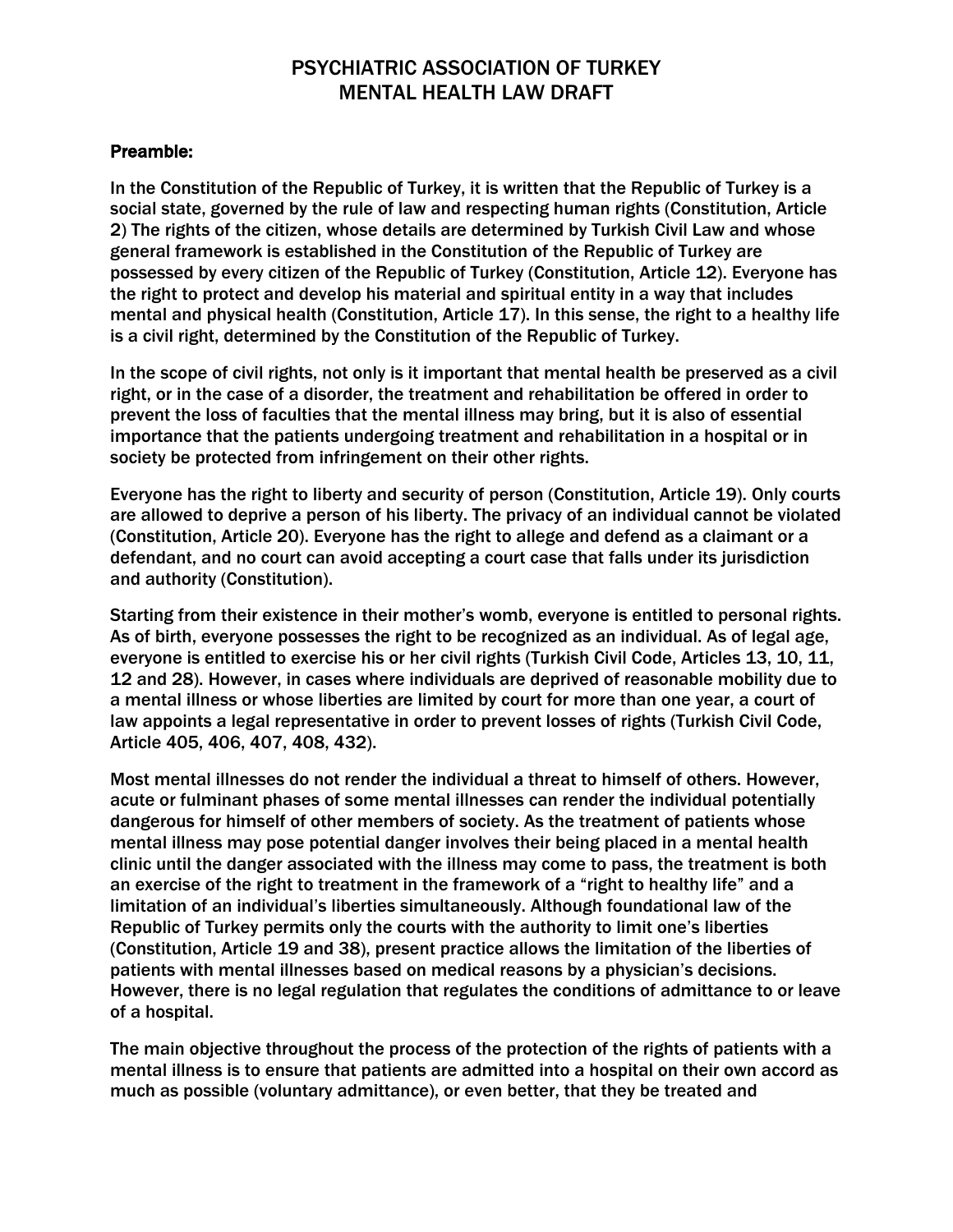rehabilitated as outpatients in society. Thus in parallel with the recovery of the patient with a mental illness, the primary principle is to move from obligatory admittance to voluntary admittance, meaning a move from treatment in a psychiatric facility by limiting the individual's liberties to admittance to the facility without infringing a person's liberties, up to the point of outpatient treatment in society.

It is a reality that individuals with mental illnesses have been "stigmatized" as "threats to society" based on attitudes that stem from history and negative prejudices. What we aim is not only to underscore the fact that not all individuals with mental illnesses are "dangerous," but also to ensure that patients with mental illnesses who carry the risk of danger due to their illnesses be able to exercise their right to treatment. Therefore, one of the objectives of this law is to define the potential danger linked to mental illnesses in order to determine the treatments and preventive measures for patients who might turn dangerous, along with the lifting of the "dangerous" label in the long run of those patients who do not pose a danger.

The jurisdiction and authority of experts in mental health and illnesses are limited to the examination of the patient that applies to or is enabled to apply to a physician, if need be the diagnosis of the illness, the treatment, his medical care and protection, determining whether or not the patient carries danger linked to his mental illness and the protection of himself and others from the said danger using medical methods and means. Determining and preventing the danger that individuals who do not carry a mental illness does not fall under the responsibility and authority of the branch of medicine that deals with mental health and illnesses. In this respect, another aim of the law is to prevent the "exploitation" of this branch of medicine by defining the areas of application of psychiatric knowledge and the authority and responsibilities that experts in mental health carry.

The primary objective of "The Mental Health Law" is to protect the mental health of the country's population, to lift all obstacles that hinder the access to treatment of all citizens that carry a mental illness, to ensure that they indiscriminately benefit from hospital treatment, to forge legal and administrative regulation for their treatment and rehabilitation among society, to found and monitor relevant institutions, to enable their exercising the rights that stem from international foundational legal texts, the Constitution of the Republic of Turkey, the Turkish Civil Code and other legal rights, to prevent any loss of rights and to protect themselves or others from the potential danger their mental illness may cause.

### PART I BASIC PRINCIPLES

Aim:

Article 1- The aim of this law is to enable;

1. The protection of mental health of all citizens of the nation, the treatment of those afflicted with mental disorders, the organization of services for the rehabilitation and prevention of the loss of faculties incurred by mental illnesses,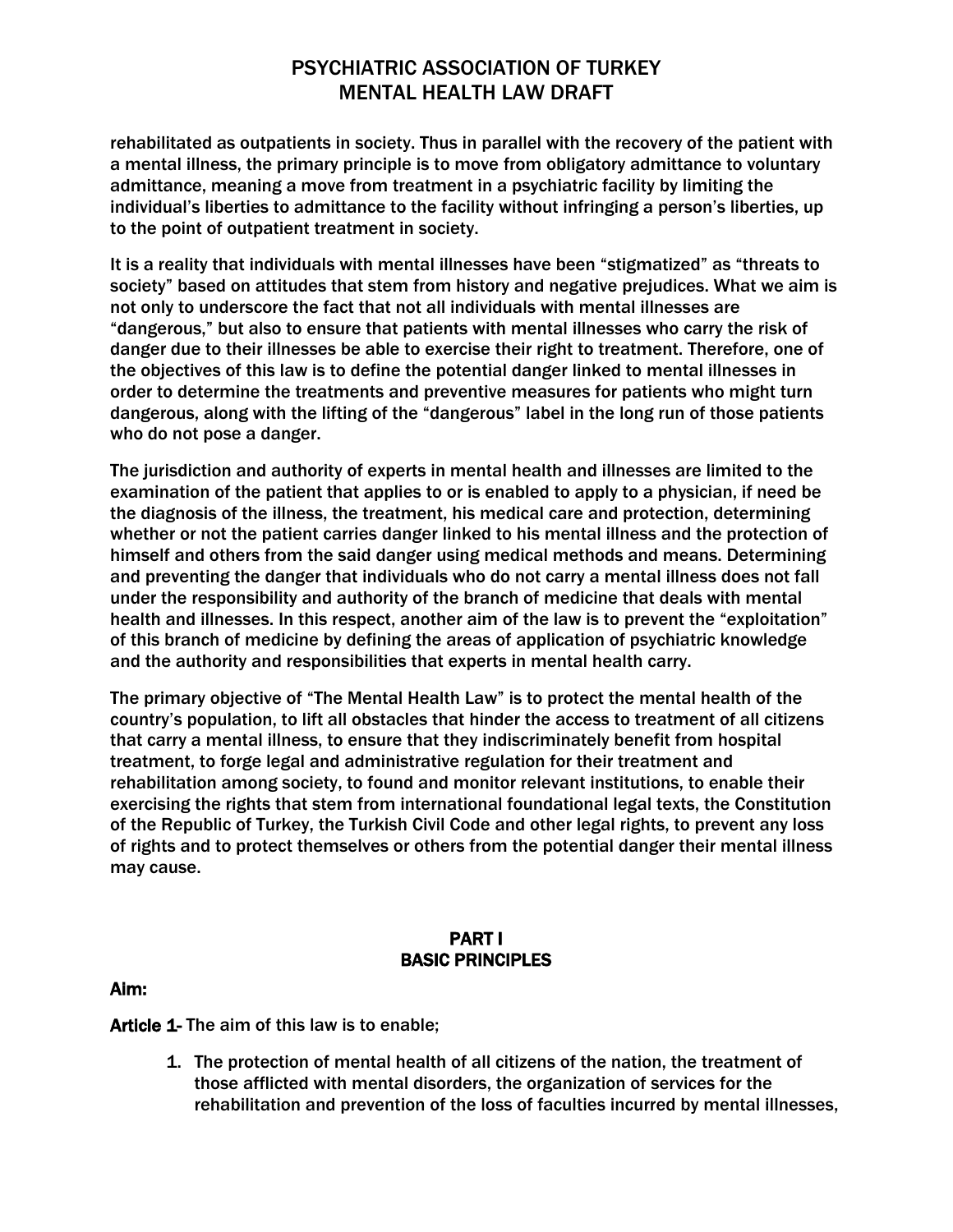to forge the legal and administrative regulations that will permit the foundation and monitoring of institutions geared to organize the said services.

2. To enable the drafting of legal and institutional regulations that will permit preventive measures against the marginalisation or ill-treatment of an individual while in society or during his involuntary admittance to a hospital with the aim of protecting society from danger, and to ensure the individual's right to a healthy life.

#### Scope:

- Article 2– This law covers
	- 1. All institutions particularly dealing with health, communications and security among others that will be working, taking preventive measures, be appointed or monitored in the protection of mental health, working in coordination with the Ministry of Health,
	- 2. All associations, foundations or private institutions and organizations linked to a ministry, university, private administration or municipality that provide treatment or rehabilitation,
	- 3. Official and private insurance institutions,
	- 4. Civil courts of peace in cases dealing with involuntary admittance and patient rights.

### PART II

#### DEFINITIONS:

Article 3- The following are the definitions of some of the terms employed in the legal text:

- 1. Mental illness: Delineates illnesses that are manifested through a disorder in the brain or mind that causes temporary or permanent damage to mental faculties and that fall under the working areas of expertise branches of medicine that deal in mental health and illnesses and child mental health and illnesses.
- 2. Mentally ill: Describes the individual that carries a mental illness.
- 3. Clinic for mental health and illnesses: Delineates all inpatient mental health and illnesses treatment clinics in any public or private hospital governed by at least one military or civilian expert in mental health and illnesses.
- 4. Mental health and illnesses special branch hospital: Delineates hospitals where especially individuals whose mental health is damaged are treated and rehabilitated.
- 5. Halfway houses: Delineates institutions where mental health patients who have completed their acute phase treatment as inpatients of a hospital voluntarily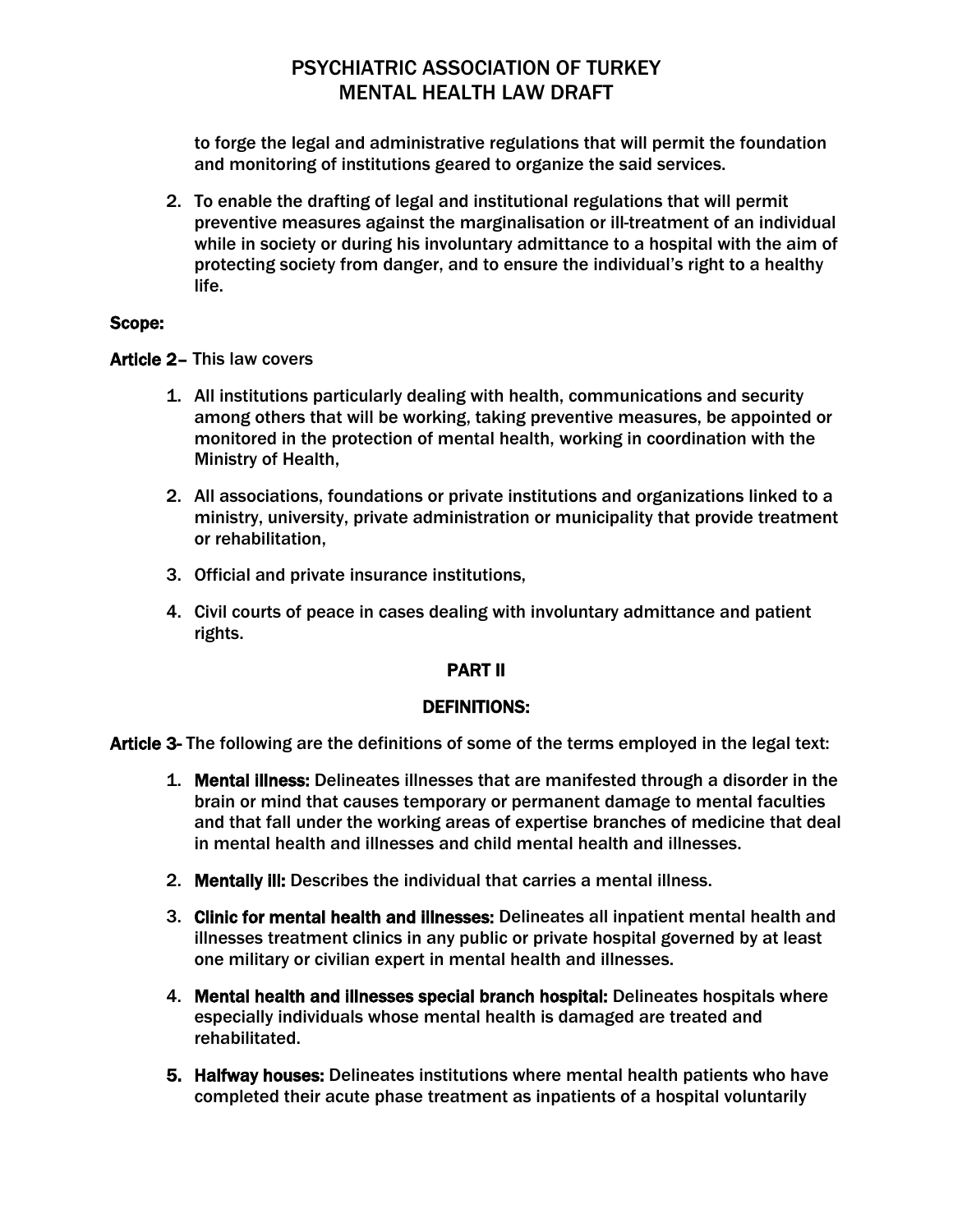continue their treatments as they have not recovered enough to live among society.

- 6. Shelters: Delineates residential buildings founded with the purpose of enabling the integration to society of mentally ill patients who do not have anyone that will care for and supervise them or who have difficulties in adapting to society due to extended hospitalization but who are able to sustain their own life under supervision.
- 7. Community based mental health centre: Delineates mental health institutions that are responsible for providing mental health treatment and rehabilitation services in the community and whose founding, function and staff characteristics are defined in this legal text.
- 8. Voluntary admittance: The term describes the way in which a patient is treated as an inpatient in a mental health and illnesses clinic upon their own accord, on the condition that an expert in mental health and illnesses at the hospital see it fit to do so.
- 9. Danger linked to mental illness: Describes patient behaviour linked to a mental illness, which is a threat to life or causes self-damage or damage to others. The behaviour may have been already manifested or an expert physician in mental health and illnesses, upon examining the symptoms of the disease, has predicted that the possibility of the manifestation of the harmful behaviour has increased.
- 10.Mandatory admittance: This term designates how in cases of danger linked to mental illnesses, the patient is admitted into a psychiatric clinic for treatment and in order to ensure protection of self and public security until the danger is alleviated.
- 11.Involuntary admittance: Delineates the involuntary admittance into a psychiatric clinic of a patient who is deemed to have fulfilled all the mandatory admittance conditions after clinical evaluation.
- 12.Court of Peace Magistrate: Designates the judge of the court of peace that is responsible for decrees regarding the protection of rights of patients as delineated in this law, especially in cases where mandatory admittance to a hospital is concerned, and the execution of the relevant legal processes.
- 13.Mental health and illnesses expert appointed by court: Designates a mental health and illnesses expert appointed by a Court of Peace Magistrate to evaluate the patients who have been seen fit to mandatory admittance into a mental health and illnesses clinic, to draft a report on whether or not mandatory admittance of the said patient is necessary and who is not employed by the hospital or clinic that the admittance will be made.
- 14.Informed consent: A document informing that the patient or an individual who is authorized to speak on behalf of the patient has been provided with information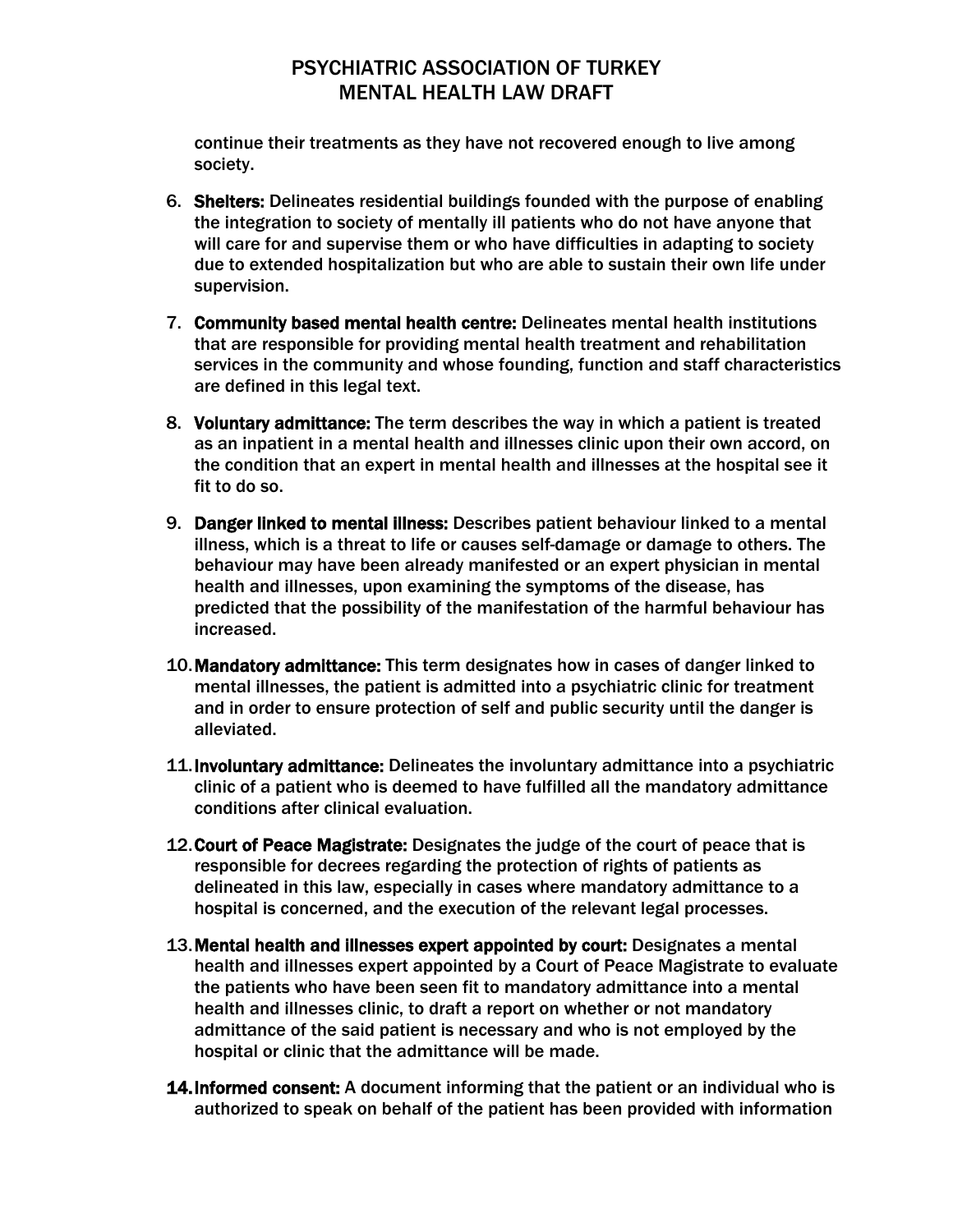regarding the treatment or research that will be conducted on the patient and that the patient has been "informed and has consented to the implementation."

15.Association of the mentally ill and their relatives: Indicates the civil organizations that operate in solidarity of mental health patients and their relatives, and in the protection of their rights.

### PART III PROTECTION OF MENTAL HEALTH

### Protective Measures

Article 4 – In order to prevent the factors that disturb mental health and to protect mental health, the Ministry of Health takes the following exemplary measures by preparing and implementing legislation, determining standards, preparing and implementing relevant projects and campaigns in cooperation with related institutions and organizations:

- 1. Prevention of physical ailments in parents that could lead to mental disorders in the following generation or prevention of child mental health hazards linked to the mother's health, such as in pregnancy care.
- 2. Protection of children and youth from substance abuse.
- 3. Mitigation and prevention of factors that give rise to mental trauma. Treatment and rehabilitation of individuals who have experienced mental trauma. Preparedness of medical and psychosocial support systems to be administered after a natural disaster, before the disaster occurs.
- 4. Setting standards for activities such as TV shows, computer games and Internet sites including violence that may affect a child's mental health, determining rules of viewing and enabling their monitoring by related institutions and organizations.
- 5. Taking preventive measures to stop the marginalisation of individuals with mental illnesses and to spread an anti-branding mentality.

### PART IV

### REGULATIONS CONCERNING MENTAL HEALTH TREATMENT AND REHABILITATION **SERVICES**

# Mental Health Treatment Institutions

- Article 5-
	- 1. The treatment and rehabilitation services provided by mental health and related institutions are regulated by the principle of treatment without branding and easy access of the patient in terms of its location in urban residential settings, its bed and room capacity, and the professional qualifications of their staff.
	- 2. Based on the national population, a target of one mental health care bed per 3000 people is aimed. The Ministry of Health undertakes the necessary regulations concerning the increase in bed and staff capacities to reach this aim.
	- 3. Mental health services must be provided by a staff consisting of nurses,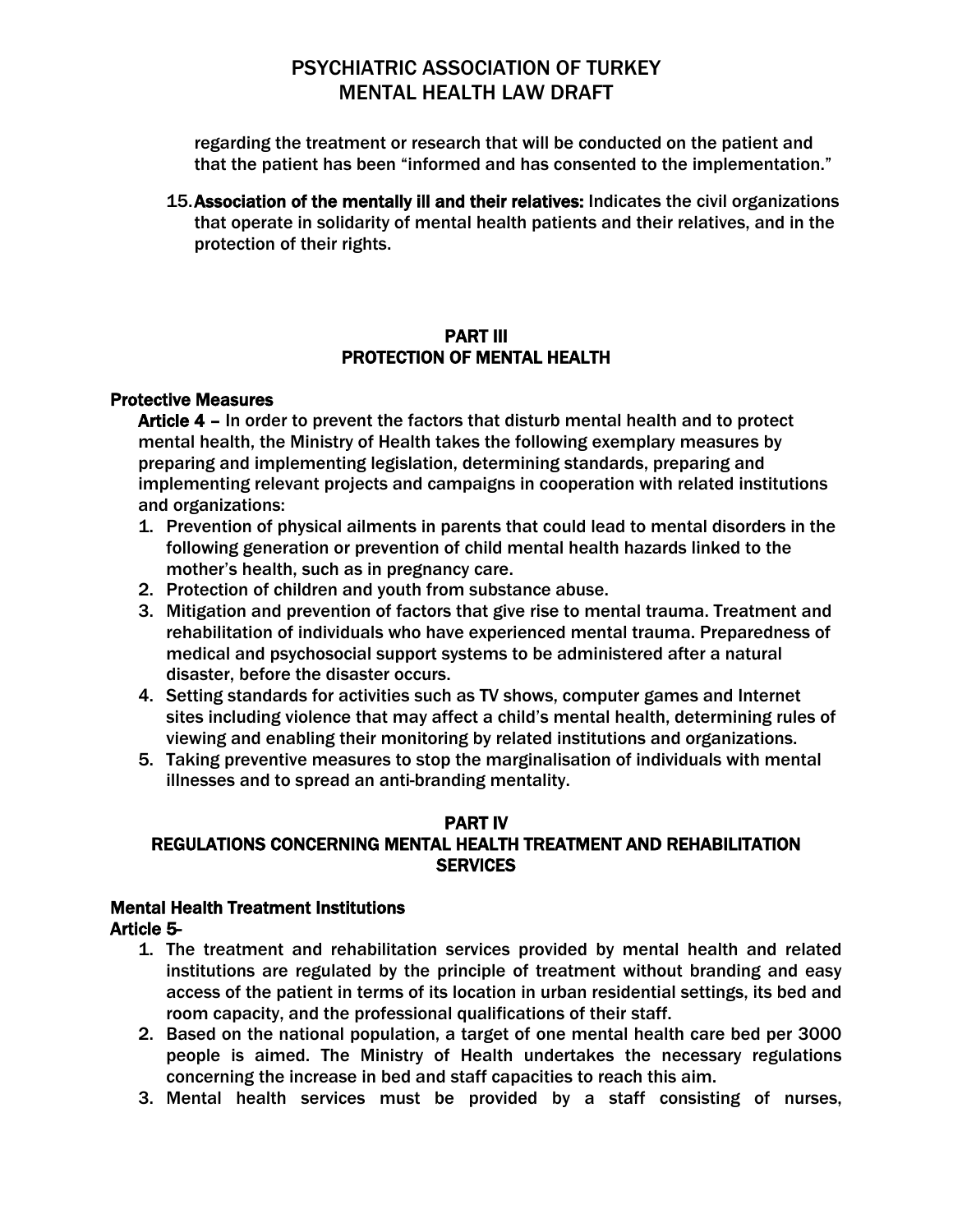psychologists, social workers, primarily and particularly under the leadership of a physician expert in mental health and illnesses; nurses working in the area of mental health must be mental health nurses or have to be trained in the said area through in-service training.

# Mental Health Clinics in General Hospitals

#### Article 6-

- 1. General hospitals linked to the Ministry of Health or universities and which provide inpatient services must reserve 5% of their total bed capacity to mental health and illnesses services.
- 2. Starting from provincial centres of state hospitals and large provinces, the Ministry of Health makes the necessary regulations in order to appoint experts in mental health and illnesses, nurses, psychologists and social workers to the staff.
- 3. At least half of the beds reserved for mental health services in state or university hospitals must be made suitable for involuntary admittance patients.
- 4. State and university hospitals are responsible for the mental health services of a certain portion of the population of the region which they provide services in. The scope of this responsibility is determined by the Provincial Health Directorate and in line with the number of MDs and other staff workers.
- 5. These clinics are appointed with at least one mental health and illnesses expert physician, at least one psychologist, one social worker, one expert in occupational therapy and enough of mental health nurses, whose number depends on the number of patients and types of watch the clinic employs.
- 6. The community mental health centre built away from the hospital undertakes the outpatient care of these clinics. If already built, the mental health clinic also manages the halfway houses.

### Day Hospitals

Article 7- These are settings annexed to hospitals and that host rehabilitation services for mental health patients that live in their own home or shelters and where training in acquiring social skills, treatments through occupation, art and sports, vocational courses along with training and treatment sessions geared to the patients and their families are hosted. They are managed by their annexed mental health clinic.

### Community mental health centres

Article 8- Community mental health centres are centres where outpatient rehabilitation and treatment of patients with mental illnesses are undertaken. At least one community mental health centre must be opened under the management of the mental health clinic in a province or district. Community mental health centres are founded in densely populated and central areas and with preventive measures safeguarding against branding. The cost of founding and sustaining such centres can be met by municipalities, university clinics, local authorities, foundations, associations or private hospitals, in coordination with the Ministry of Health. However the supervision of the mental health clinic and the mental health services provided therein is undertaken by the directorate of health, as drafted in Article 11 of this law. The treatment team consists of an expert in mental health and illnesses, an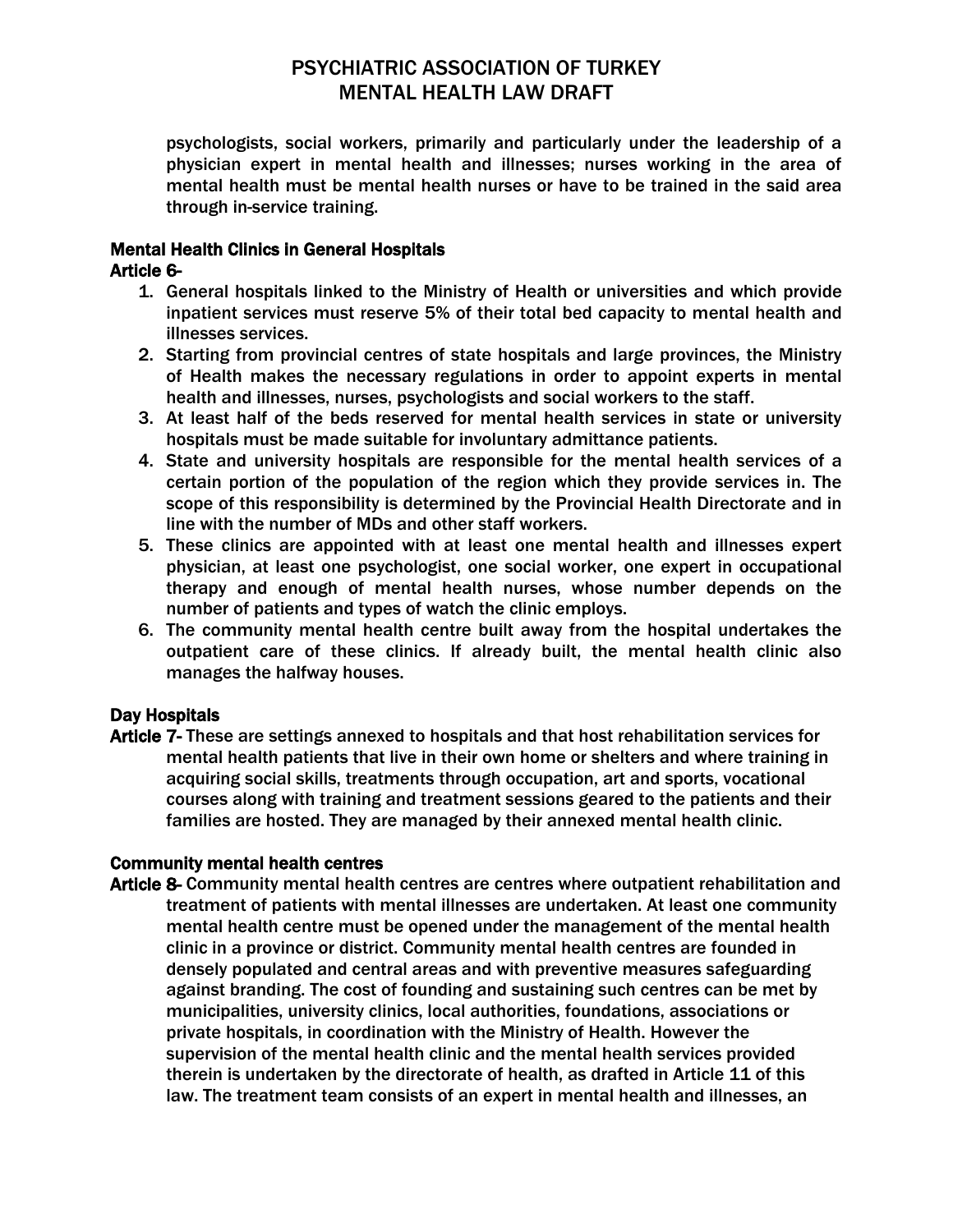expert in child psychiatry, a psychologist, social worker and nurse. The centre implements the treatment and rehabilitation services of the patients with mental illnesses in the region, keeps their records and examines them periodically. A patient who is absent for periodical examination is invited to the centre when necessary. Patients whose admittance to a hospital has been decided are sent to the hospital clinic.

#### Halfway houses

Article 9- Halfway houses are residential buildings designed as dormitories for patients whose acute treatments have been completed yet have not been able to become fully functional in order to live by themselves. The treatment team consists of a fulltime mental health nurse, a social worker and a psychologist. The mental health services are provided by the mental health clinic that is linked to the halfway house.

#### Shelters

Article 10- Shelters are residential units supervised by the mental health clinic they are connected to and which have been built for the social inclusion and integration of patients with a mental illness who do not have anyone to care and supervise them or who have social adaptation issues due to extended stays in hospitals thus are able to live by themselves under supervision. Patients who are deemed fit to stay in shelters must be capable of taking care of their basic necessities and of carrying out their prepared treatment by themselves. The supervision of patients staying in shelters is undertaken by the social worker from the mental health clinic. A committee formed in the supervising mental health clinic selects the patients to stay in shelters, discharges patients or admits them to hospital.

#### Monitoring and supervision of institutions providing mental health services

- Article 11- A "Central Mental Health Committee" formed by the Ministry of Health and a "Mental Health Committee" formed by every provincial or district health directorate oversee whether or not the mental health services provided by mental health institutions noted in this law comply to general standards of medicine and the necessities indicated by this law. The "Central Mental Health Committee" consists of the Mental Health Department Head and representatives from the Psychiatric Association of Turkey, Child & Youth Mental Health Association, Turkish Association of Psychologists, Association of Social Workers in Turkey and the Federation for Associations of Schizophrenia. The "Mental Health Committees" formed in provinces and districts consist of the mental health branch director, branch representative of the Psychiatric Association of Turkey and representatives from the Child & Youth Mental Health Association, Turkish Association of Psychologists, Association of Social Workers in Turkey and association of patients and their relatives. Complaints and objections to decisions taken by the "District Mental Health Committee" are directed to the "Provincial Mental Health Committee" and complaints and objections concerning the said committee are taken to the "Central Mental Health Committee."
- Article 12 The Ministry of Health and the Ministry of Labour and Social Security are responsible for making the necessary administrative regulations and for drawing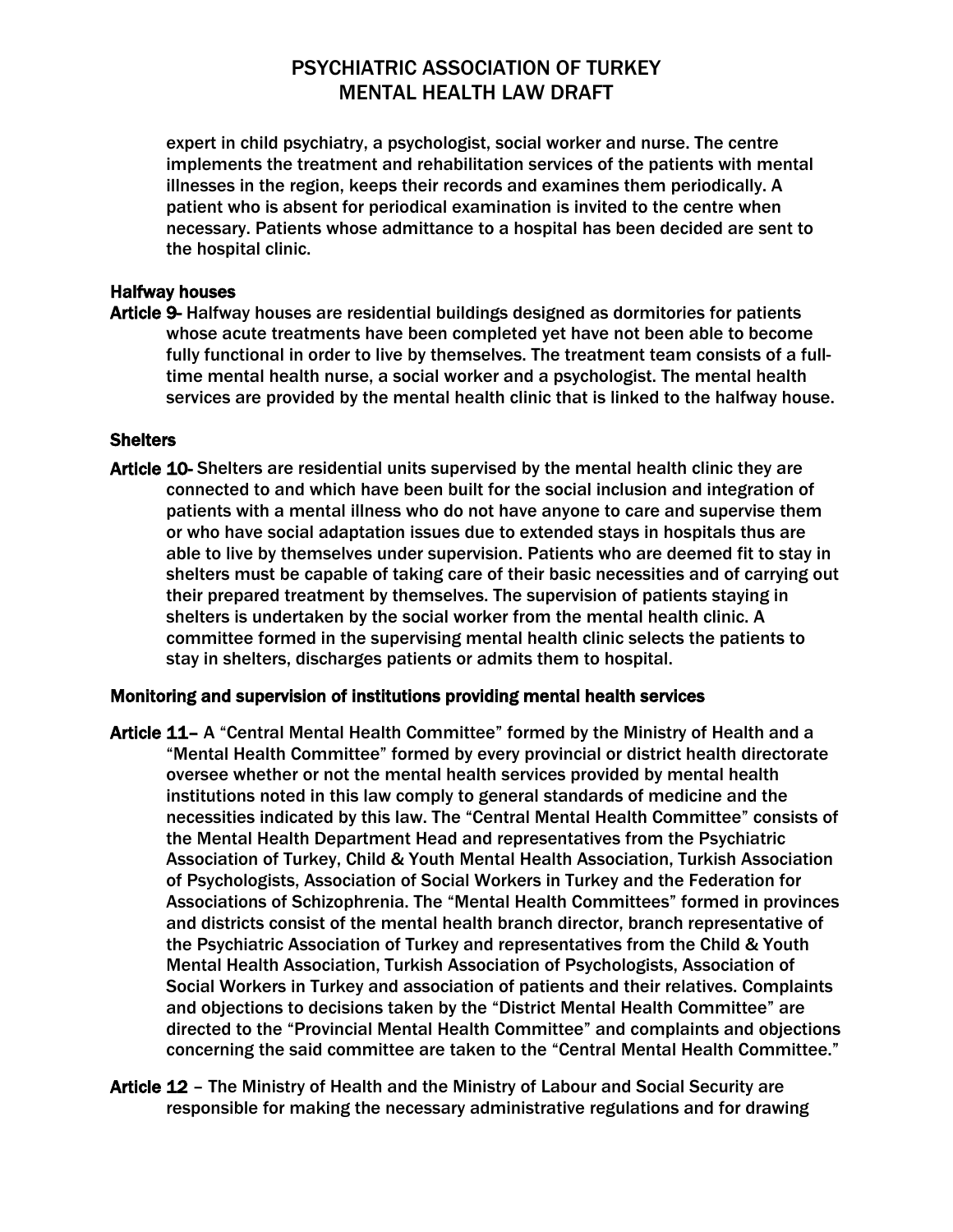protocols with relevant public or private institutions concerning the compensation of or free treatment and rehabilitation services provided to mental health patients.

### Regulations concerning the admittance to a hospital of a patient with mental illness:

Article 13- The inpatient treatment of a patient with a mental illness is to be implemented in the following manners:

- 1.
- a) The individual may apply to a mental health clinic on their own accord;
- b) The patient may be brought in by a relative, public officials or any other individual;
- c) Courts may send the patients with the purpose of observation, protection or treatment. Transactions concerning patients sent by court are implemented as indicated in Turkish Penal Code, Turkish Civil Code, Code of Criminal Procedure and Code of Civil Procedure.
- 2. Inpatient admittance procedures of a patient who voluntarily requests admittance to a hospital are undertaken upon the decision of an expert in mental health and illnesses and by having the patient sign a document bearing the patients' consent to being admitted to inpatient treatment. As long as the patient does not pose any danger linked to the mental illness, the patient who has been admitted voluntarily reserves the right to be discharged from the hospital even if the treatment has not been completed.
- 3. Even if they are admitted voluntarily to the hospital if the patient shows signs of "danger linked to mental illness" they are not to be discharged on their own accord. In such cases, articles dealing with involuntary admittance are implemented.
- 4. Patients who are seen to be requiring mandatory admittance as a result of a clinical evaluation are admitted involuntarily.
	- a) During admittance procedure, a document stating the patient's rights and manners of objection to admittance is given to the individual accompanying the patient.
	- b) When there is no company to the patient and mandatory admittance conditions are fulfilled, the patient is admitted by decision of the mental health and illnesses expert and the situation is indicated in the mandatory admittance form.
	- c) When conditions for "mandatory admittance due to mental reasons" arise, the expert in mental health and illness may decide for the patient to be admitted mandatorily without seeking consent from the legal representative of the patient or his family; these circumstances are indicated in the mandatory admittance form. However, the patient, his legal representative or their relatives reserve the right to object to the Court of Peace. If approved, a document stating the consent to inpatient admittance has to be signed.
	- d) The same provisions apply to convicts or prisoners.
	- e) All cases of involuntary admittance are notified to the Court of Peace in 24 hours. Before the notification, the patient is examined for the second time and a document is drafted stating an opinion whether or not the conditions for mandatory admittance still persist. If possible, this second evaluation is to be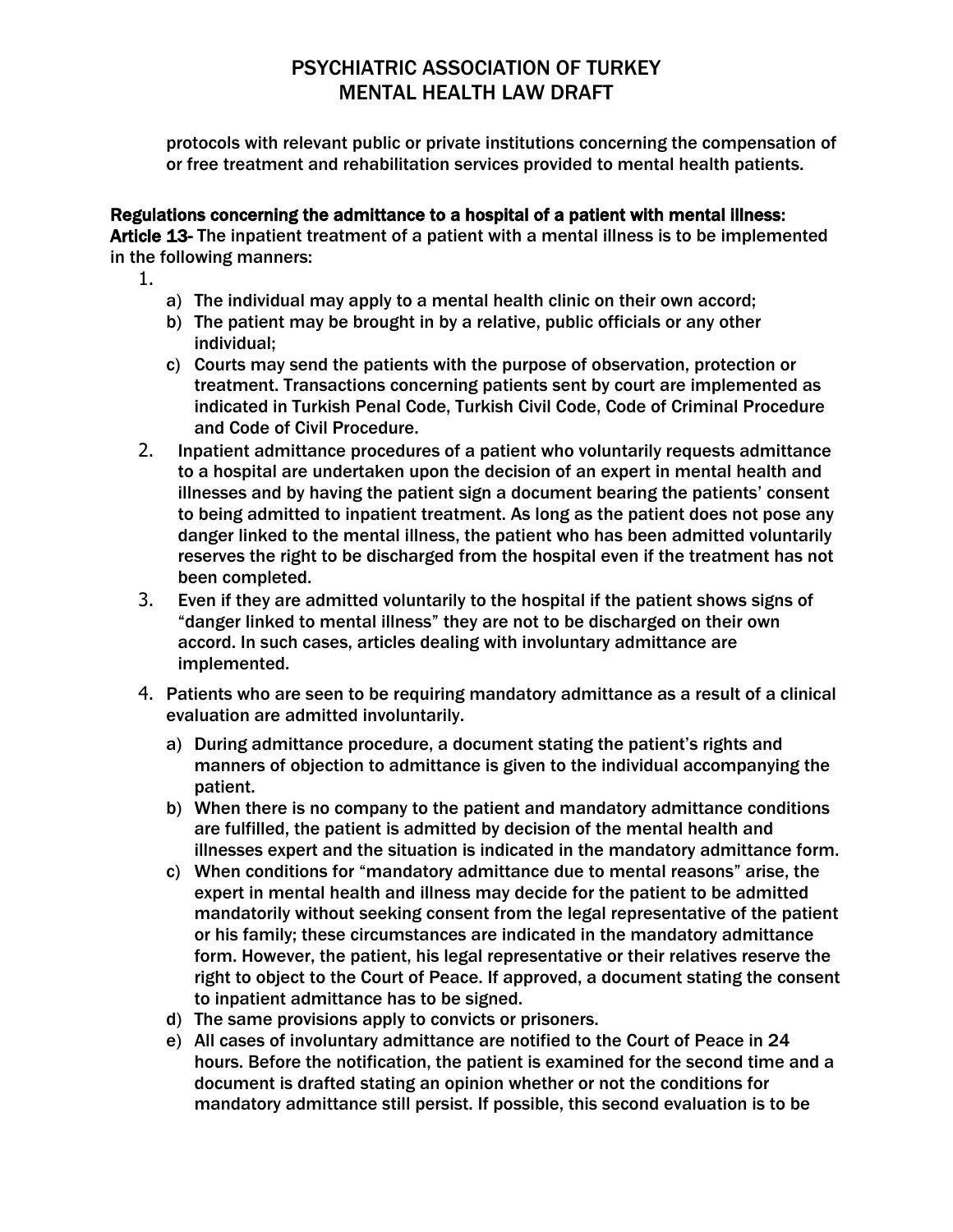undertaken by another expert in mental health and illnesses on duty.

- f) A patient who fulfils the conditions for "mandatory admittance due to mental reasons" can be taken to another public or private mental health clinic or hospital for treatment by his legal representative or relative. In any case, the "mandatory admittance due to mental reasons" report is to be sent to the Court of Peace in the area where the mandatory admittance decision was taken. The Court of Peace Magistrate undertakes the procedures related to the patients' admittance and treatment.
- 5. The Court of Peace monitors the state of individuals admitted involuntarily.
	- a) Medical reports on the individuals admitted involuntarily are notified by hospital management to the Court of Peace on duty in 24 hours. The expert in mental health and illnesses appointed by the court has to examine the patient in the 24 hours following the issue of the admittance report and delivers his report to the Court.
	- b) The Court of Peace Magistrate examines the two reports, thereby deciding whether the mandatory admittance shall continue or cease. If necessary, the magistrate can demand additional medical explanations or can appoint another psychiatry expert.
- 6. Patients evaluated as not bearing any danger due to mental causes following the first 24 hours after involuntary admittance are discharged from the hospital following a report issued by the expert in mental health and illnesses supervising the treatment concerning the disappearance of the danger due to mental causes. This report, along with the one informing the necessity of mandatory admittance is sent to the court.
- 7. The end or continuing of the involuntary admittance are dependent upon the following conditions:
	- a) When the conditions for "mandatory admittance" are lifted, the situation is informed to the Court of Peace on duty by experts of the mental health clinic and regulations related to inpatient or outpatient voluntary treatment become valid.
	- b) In cases of involuntary admittance, a report issued by the expert in mental health and illnesses supervising the treatment concerning the necessity for the continuation of the mandatory admittance due to mental causes is sent to the court on duty following evaluations made once every three weeks following the first three months after admittance, once a month following 3-6 months, once every six months following a year and annually for longer periods of inpatient treatment.
	- c) When necessary, the Court of Peace Magistrate will consider the evaluation report of the expert in mental health and illnesses appointed by the court, after which the magistrate decides whether or not the mandatory admittance condition shall end or continue.
	- d) Objections can be made at any phase of the involuntary admittance procedures. The formal or content-wise evaluation falls under the authority of the Court of Peace magistrate.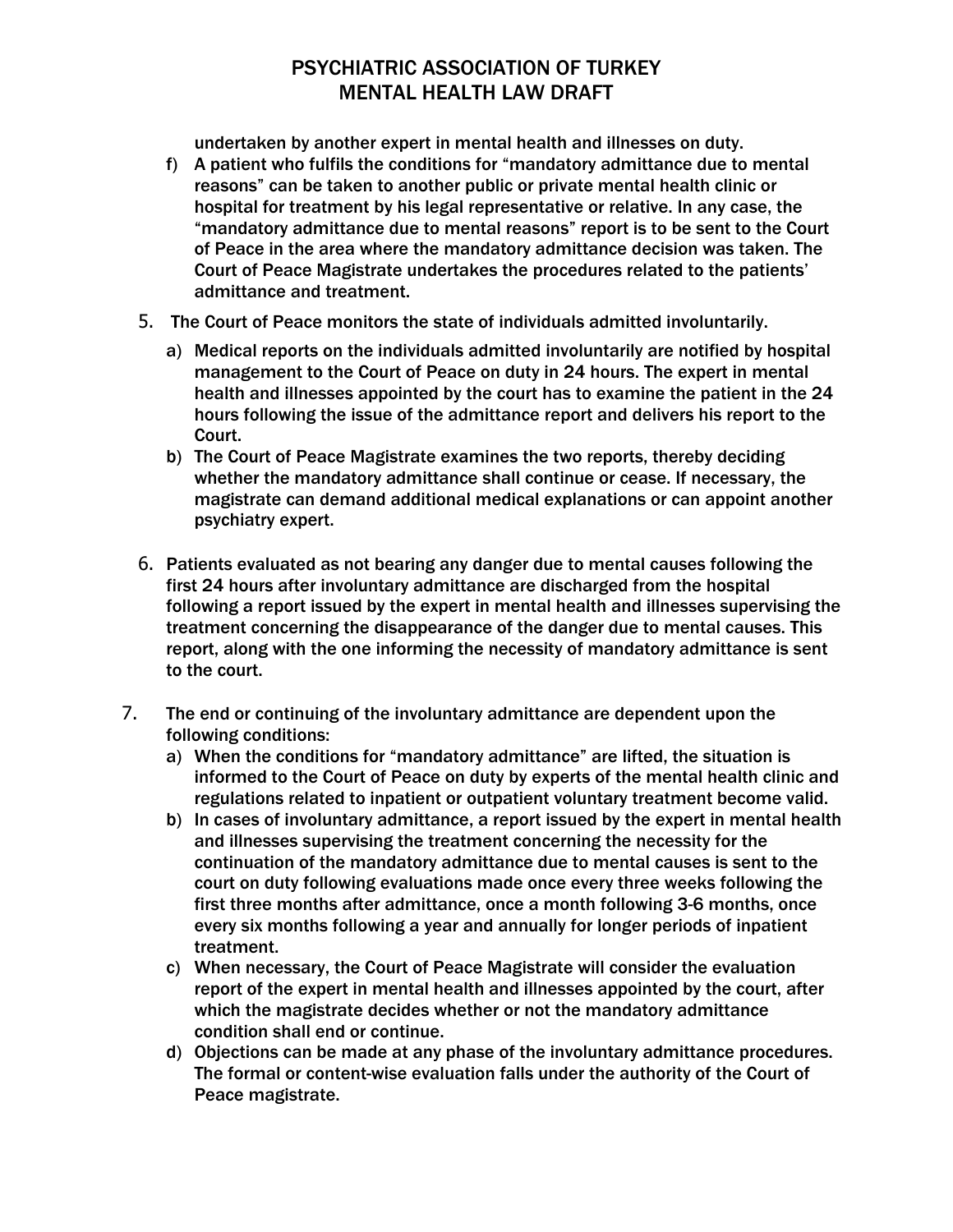e) When a patient is seen fit to be discharged from the hospital by a decision made by the psychiatry experts on duty in the clinic or by the Court of Peace magistrate in compliance with the conditions stated in this law, the related mental health committee decides to transfer the patient to a halfway house or shelter and the final decision is notified to the Court of Peace Magistrate. The decision and execution of the implementation concerning whether or not the patient be sheltered in a public or private institution rests with the Court of Peace Magistrate.

### MENTAL HEALTH & ILLNESSES EXPERT APPOINTED BY COURT Article 14-

- 1. In cases of "mandatory admittance due to mental reasons," an expert in mental health and illnesses is appointed by the Court of Peace and is requested to draft a report on the state of affairs.
- 2. The expert in mental health and illnesses appointed by the court must not be employed by the hospital advised to host the mandatory admittance.
- 3. Only in the following exceptions can the expert physician appointed by the court to evaluate the necessity of the patient's mandatory admittance can be an expert in neurology.
	- a. In cases where an expert in mental health and illnesses suitable to be appointed is absent in the province or district of the hospital which the patient will be admitted mandatorily;
	- b. In cases where there exists a legally valid objection to the appointment of the existing expert or experts in mental health and illnesses or where there are legal obstacles to their appointment (such as an impediment to being an expert witness).
- 4. The expert in mental health and illnesses appointed by court is paid the current value of his labour.

#### TREATMENTS ADMINISTERED, RIGHT TO CHOOSE OR REFUSE Article 15–

- 1. No patient can be administered a treatment outside of those universally accepted and whose scientific effectiveness have been validated. The institution administering the treatment has to make the necessary technical and administrative regulations that any treatment entails.
- 2. Research that does not comply with the related laws and the legislation related to the Drug Research published by the Ministry of Health can not be conducted on the patient. When research is to be conducted, in cases where the patient whom research will be conducted does not have a person to sign an "informed consent" the responsibility to issue an "informed consent" or the appointing of an individual that could provide the consent rests with the Court of Peace Magistrate.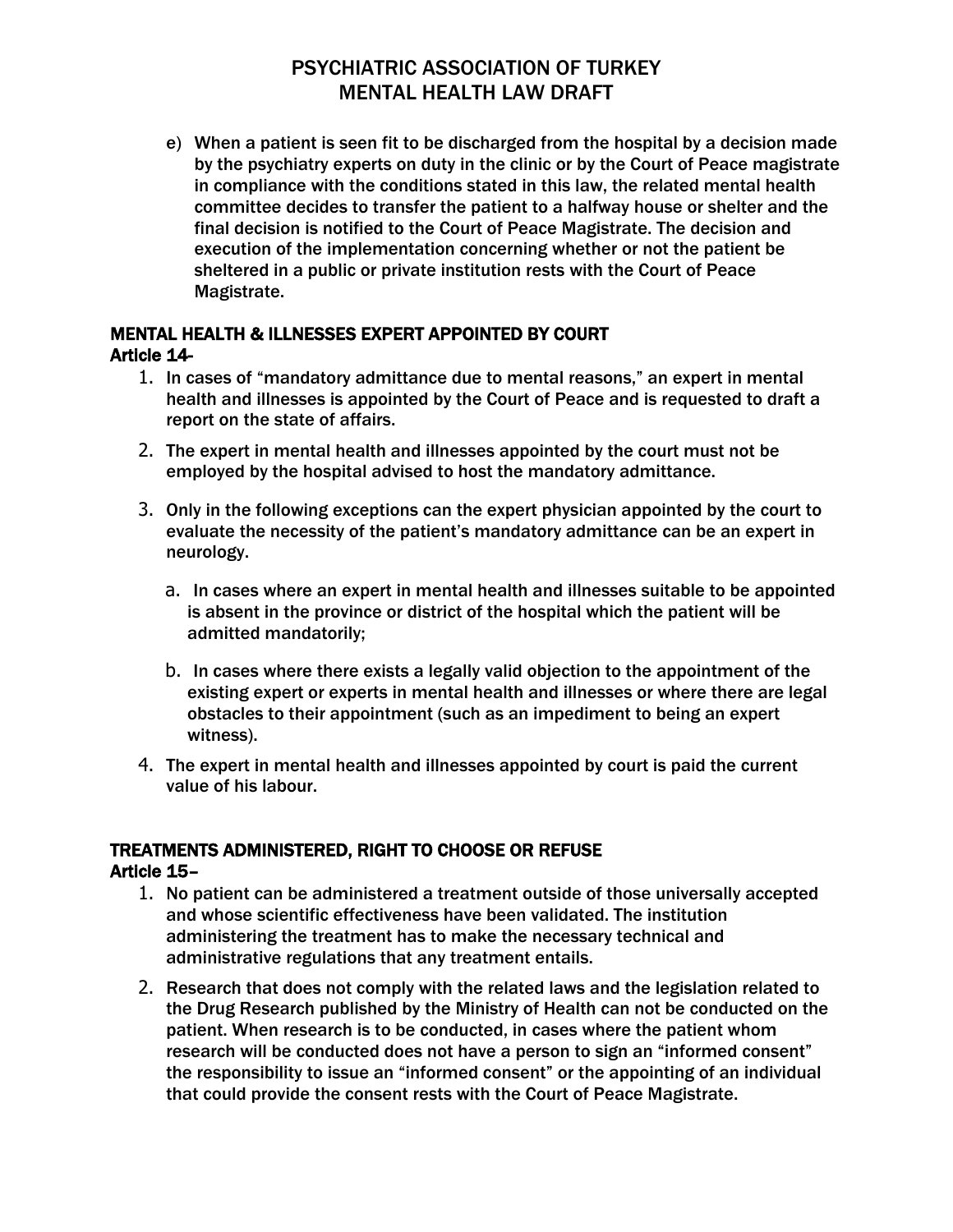- 3. In cases of voluntary admittance, treatment cannot be administered before providing treatment information in compliance with medical ethics and before obtaining a signed document stating that either the patient or their legal representative has consented to the treatment. A patient of voluntary admittance reserves the right to refuse treatment.
- 4. In cases of "mandatory admittance due to mental reasons," the patient does not have the right to refuse the treatment that is aimed to lift the potential danger linked to the mental illness. Either an expert in mental health and illnesses or a committee of experts in mental health and illnesses are authorized to decide upon such treatment. The lawful authority for all objections related to the treatment is the Court of Peace magistrate on duty.

### RIGHT TO PRIVACY OF THE PATIENT WITH MENTAL ILLNESS

- Article 16- Excluding legal conditions, any declaration to the public and to third parties concerning the mental illness or treatment of an individual, any publication of the patient's name, voice and image in print, oral and visual mass communication media or the Internet is a violation of the individual's personal rights. The right to privacy of the patient with a mental illness must be protected even after they are deceased. For this reason,
	- 1. It is obligatory that mental examination and interviews take place in a protected environment.
	- 2. It is essential that the mental health clinic employees keep secret the fact that a patient is undergoing mental treatment. Apart from information required for professional consultation, scientific research, discussion or training for related professional staff, experts in mental health and illnesses are not permitted to make video, audio or film records for public viewing even if their patients are willing and have given permission through written or oral means.
	- 3. Records that are used for scientific discussion and training require the patients' or their legal representative's written consent and must keep secret the identity of the patient. In cases where these records are given over for broadcasting purposes, the personal responsibility of the individuals who have served the records is the same as that of the hospital management.
	- 4. Apart from special circumstances that concern the patient's treatment or procedural acts, it is not permitted for individuals who are not on duty to see the records in patients' files.

#### PART IV

#### Those obligated to obey the law

Article 17– All hospital staff like managers of public or private mental health care institutions, physicians, nurses, health staff, laboratory assistants, experts in mental health and illnesses appointed by the court, managers and staff of audial and visual media and Internet sites are obligated to obey the rules stated in this law.